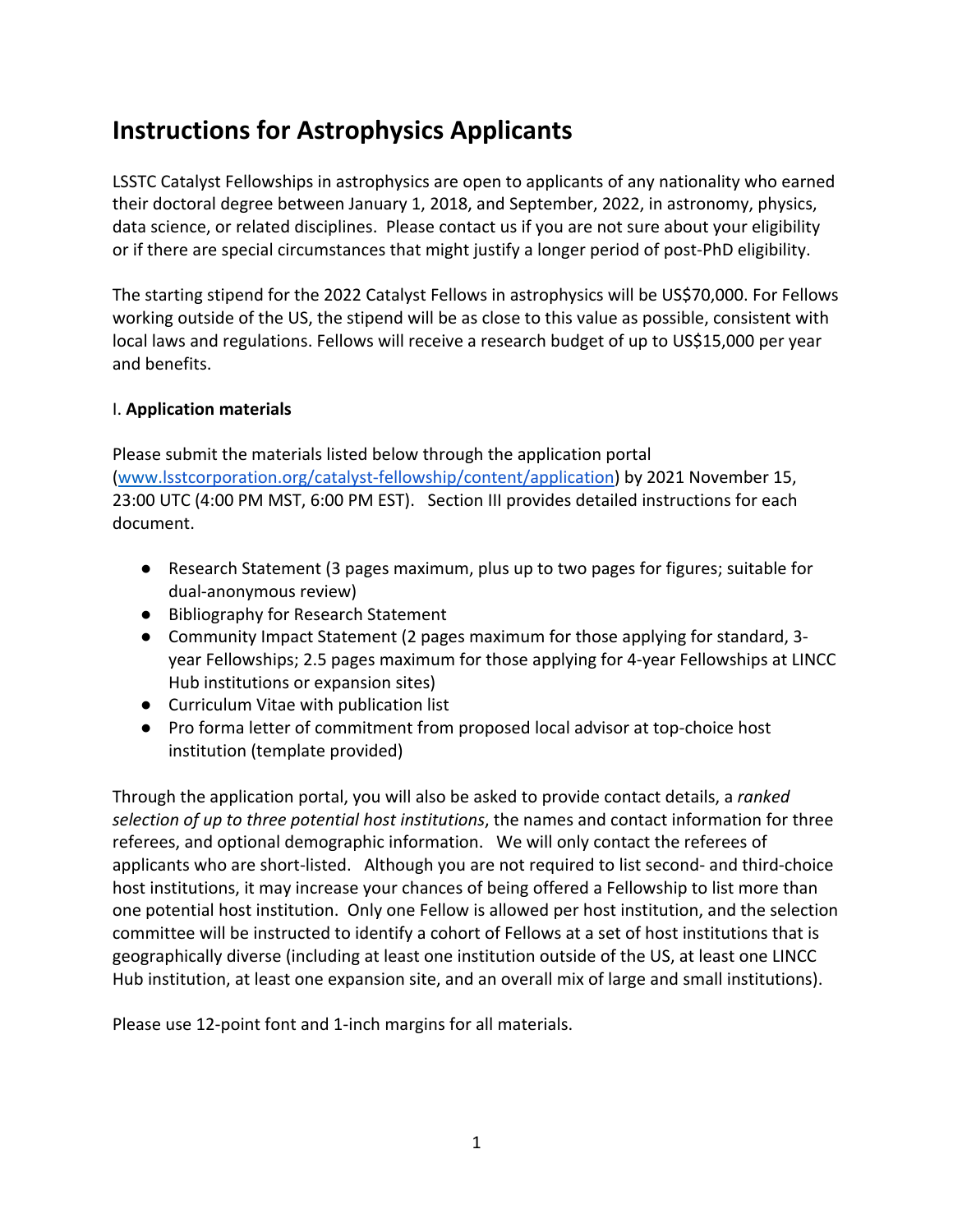## II. **Selection criteria**

Each cohort of five astrophysics Fellows will be selected for its extraordinary promise in two main areas: 1) Rubin LSST-related research; and 2) positive impact within the Rubin LSST community, including the diversity, equity, and inclusiveness (DEI) of that community. In each of these two areas, we divide the selection criteria into those that are *essential* and those that are either *desirable or acceptable*.

Successful astrophysics applicants are also likely to be enthusiastic about the novel possibilities, benefits, and challenges associated with working in a cross-disciplinary environment with social scientists. We do not expect astrophysics applicants to be knowledgeable about the social sciences, or to have plans for cross-disciplinary research, although such knowledge or plans is certainly welcome. But an openness to reevaluating the way astrophysicists collaborate, communicate, and conduct team science will be looked upon favorably.

## II.A. Research

## *Essential:*

1. Fellows demonstrate sufficient understanding of the potential of Rubin LSST to craft a creative, important, and/or exciting as well as feasible LSST-related research proposal. Proposed research can be observational or theoretical. It should be directly related to LSST research on, for example, dark energy, transients, or solar-system science using other facilities that does not constitute direct preparation for research with LSST is not sufficient. Although deep LSST expertise at the time of application is not expected, Fellows should be enthusiastic about acquiring such expertise. Applicants do not need to be currently involved in preparations for Rubin LSST.

2. Fellows possess general or LSST-related problem-solving skills. Successful applicants will possess (or demonstrate the capability to rapidly acquire) the skills needed to carry out the proposed research. Conceiving of a great idea that primarily relies on others for its implementation is unlikely to be sufficient for selection as an LSSTC Catalyst Fellow.

3. The cohort includes at least some Fellows whose LSST-related research will bear fruit in the first two years of LSST.

4. Fellows conducting research at LINCC Hub institutions plan to engage in proposing, designing, and testing analysis platforms developed through LINCC.

# *Acceptable:*

1. Some high-risk/high-reward projects.

2. Some projects that constitute vital preparatory work.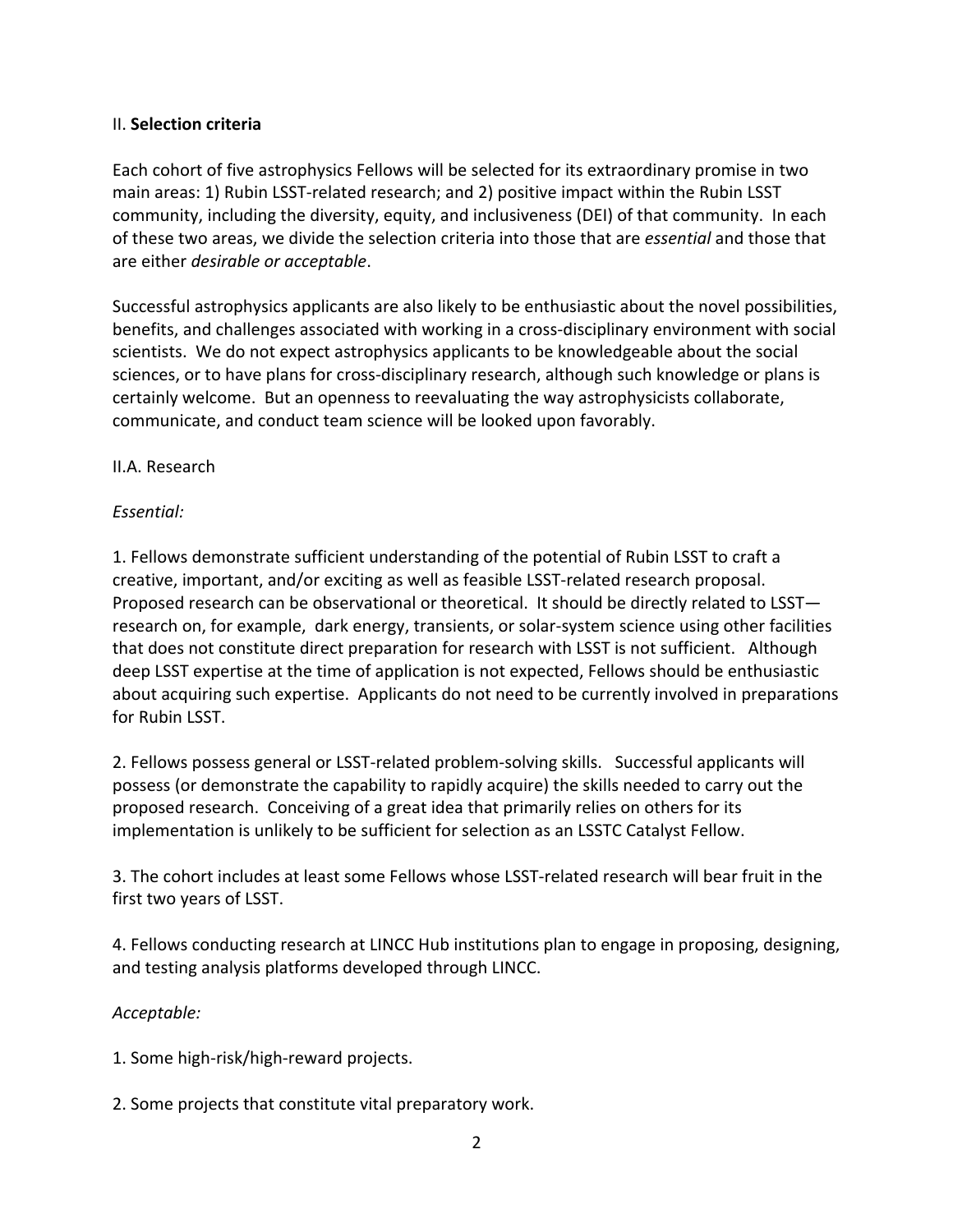# II.B. Community impact, including DEI

# *Essential:*

1. Fellows are willing to serve as ambassadors for Rubin science at their proposed host institution and beyond.

2. Fellows have a strong commitment to advancing DEI in astrophysics.

3. Selection of the applicant as a Fellow would positively impact: a) the Fellow; b) the broader Rubin community; and possibly c) the general public and/or sectors of academia that have not traditionally benefited from national facilities as much as major large universities.

## *Desirable:*

1. Any Fellow conducting research at an expansion site has some understanding of challenges that could exist for students, faculty, and staff engaging in LSST research at that site, and possibly ideas about mitigating those difficulties (in partnership with the Fellow's local advisor, host department, and LSSTC).

2. Evidence of past astrophysics community impact beyond publication (commensurate with career stage).

3. Prior contributions to advancing equity, inclusion, and social justice in the field of scientific research (whether by one's presence in the field or one's actions); an understanding of the challenges that drive current DEI-related efforts; or an understanding of best practices for DEI (although a willingness to learn about, and participate in, the discovery of best practices is perhaps more important).

# III. **Detailed instructions for each application document**

III.A. Research Statement and associated bibliography.

Please submit a research statement that summarizes your relevant past research experience and accomplishments, and that outlines your LSST-related research plans. To prepare your Research Statement for dual-anonymous review, please refer to papers by you or others in that document using only numbers (e.g., "[1]", "[2]", etc). Submit the bibliography as a separate document, with full bibliographic information provided for each numbered reference. Please also do your best to refrain from including any statements in your Research Statement that would reveal your identity (or your race, gender, or other demographic information). The text portion of the Research Statement should be no more than three pages, with up to an additional two pages for figures.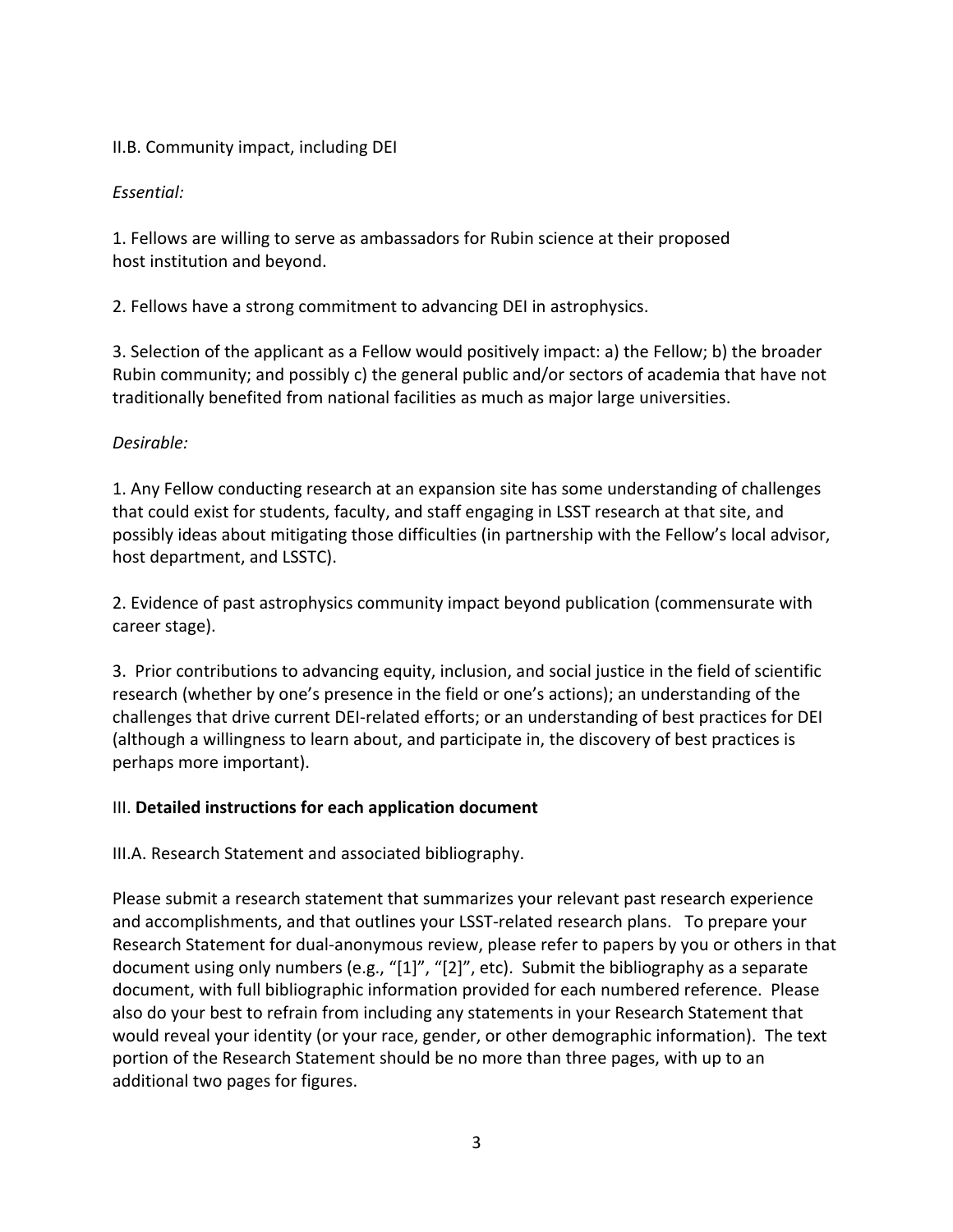Your proposed research may be either observational or theoretical. It should, however, be directly related to the use of Rubin LSST data. Please write your Research Statement for your top-choice host institution, and include some discussion of why your top-choice host institution is a suitable location for your proposed research. You do not need to say anything at this point about your research plans for your second or third choice host institutions; we may later request a brief addendum about such plans from applicants who are under consideration for Fellowship at their second- or third-choice institutions.

#### III.B. Community Impact Statement, including plans to advance DEI

A goal of this Fellowship is to train the next generation of leaders within the Rubin LSST community, both in terms of publishing exciting discoveries related to LSST and changing the way astrophysics is done. The Community Impact Statement is your opportunity to tell us how you would most like to be a positive force in the astrophysics community. For instance, once you become an LSST expert, do you envision helping students, faculty, and researchers at your host institution learn how to access, use, and/or interpret LSST data? How? Would you like to become active with one of the Rubin Science Collaborations working to prepare for LSST (www.lsstcorporation.org/science-collaborations)? Are you excited about collaborating with social scientists to investigate team science, scientific communication, or practices that might foster Diversity, Equity and Inclusion? Are you from a demographic group such that your perseverance in the field would diversify our community and benefit others? How do you intend to advance DEI as a Fellow, and throughout your career? Do you have experience or plans that could enhance the Fellowships' planned peer mentoring? Please do not feel constrained by these examples – what do you think needs to be changed in our community, and how would you like to help change it for the better?

In your Community Impact Statement, please also address how an LSSTC Catalyst Fellowship would help you achieve your career goals. For example, do you plan to seek a faculty position at a small or teaching-focused college, in which case a Fellowship at an expansion site would provide crucial experience in just such an environment? Does the leadership training the Fellowship will provide seem particularly vital to your plans? What about the networking with others who will be using the same data? Or working in an environment where the line between astrophysicist and data scientist is blurred? The Community Impact Statement will be evaluated separately from the Research Statement and does not need to be written in a way that is appropriate for dual-anonymous review; feel free to reveal as much or as little of your identity as you like in this Statement.

*Four-year Fellowships.* If your top-choice host institution is a LINCC Hub institution (Northwestern or U. Arizona for this application cycle), or an expansion site, please include in your Community Impact Statement a justification of your host institution that explains how that site will enable you to achieve your community impact goals. If your top-choice institution is a LINCC Hub institution, please explain any ideas or plans you have for proposing, designing, and testing analysis platforms that could be developed through LINCC. You are not expected to have knowledge of LINCC beyond the information that is publicly available on the LINCC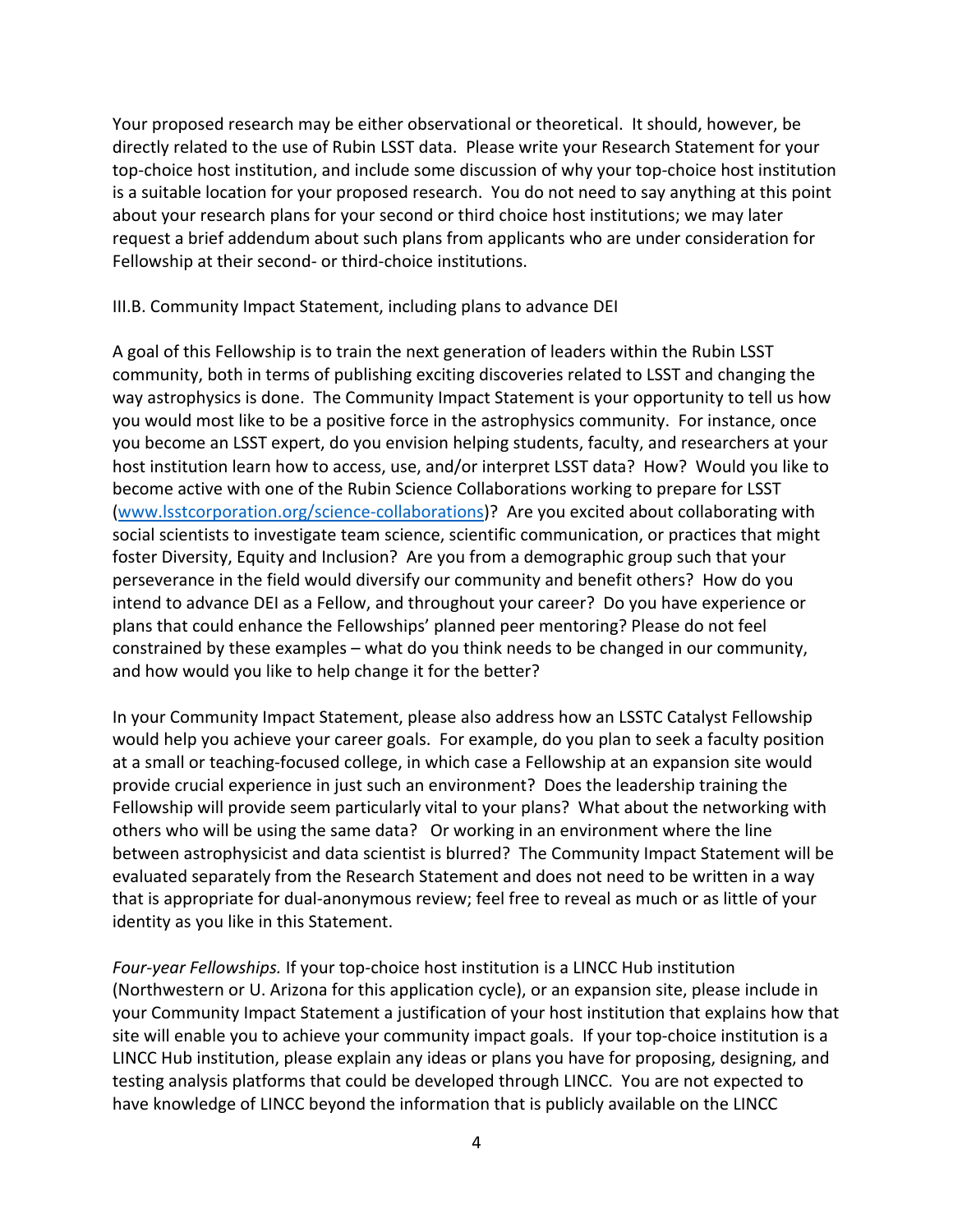Frameworks website (www.lsstcorporation.org/lincc/frameworks). But it might help you with this portion of the application to discuss your plans with your proposed local advisor and/or the LINCC PIs at Northwestern and U. Arizona, Vicky Kalogera and Ann Zabludoff, respectively. If your top-choice institution is an expansion site, please explain your motivation for selecting that site, and how you expect your tenure at the proposed site to be mutually beneficial for you and your host department/institution. Again, although you are not expected to be deeply familiar with the history and detailed workings of the expansion site where you propose to conduct your research, this portion of your application is likely to be strengthened if you discuss it with your proposed local advisor. If your top-choice host institution is in a category that would give you a four-year Fellowship, your Community Impact Statement can be up to approximately 2.5 pages.

In this statement, you should also feel free (but not at all obligated) to discuss any personal reasons for the selection of your top-choice host institution. We appreciate that career success can be strongly influenced by personal and family constraints, especially as we all attempt to recover from the pandemic.

III.C. Curriculum Vitae with publication list (CV).

There are no page limits or specific formatting requirements for the CV.

III.D. Letter of commitment from proposed local advisor

To ensure that the proposed local advisor at the applicant's top-choice host institution is aware of the proposed research project and agrees to serve as the applicant's local advisor if that applicant is selected, we request that a letter such as the template shown below be uploaded along with the other application documents. A letter on institutional letterhead of the topchoice proposed host institution is preferred but not required. Such letters of commitment are not required for the second-and third-choice institutions.

To LSSTC Catalyst Fellowship:

If [insert full name of applicant] is awarded an LSSTC Catalyst Fellowship, it is my intent to serve as [his/her/their] local advisor at [name of host institution]. I have read the applicant's Research and Community Impact Statements, and the plans described therein are commensurate with the activities and interests of our department.

[Name of proposed local advisor]

[Organization]

[Date]